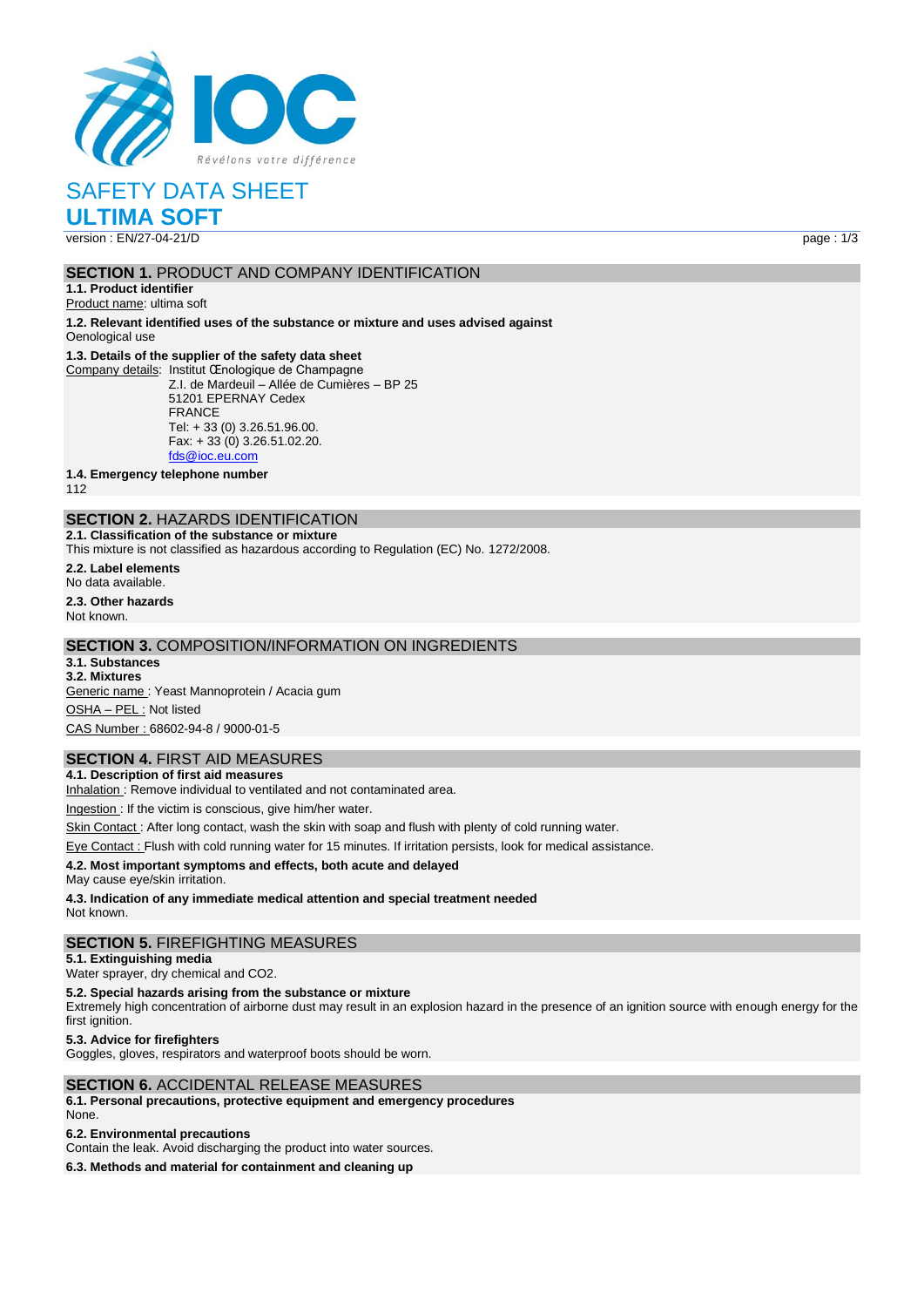

SAFETY DATA SHEET **ULTIMA SOFT** version : EN/27-04-21/D page : 2/3

Collect material into suitable container for disposal and wash surfaces with water. Vacuum or moisten with water before removal in order to minimize the dust formation during clean-up.

**6.4. Reference to other sections**

Information for disposal see section 13.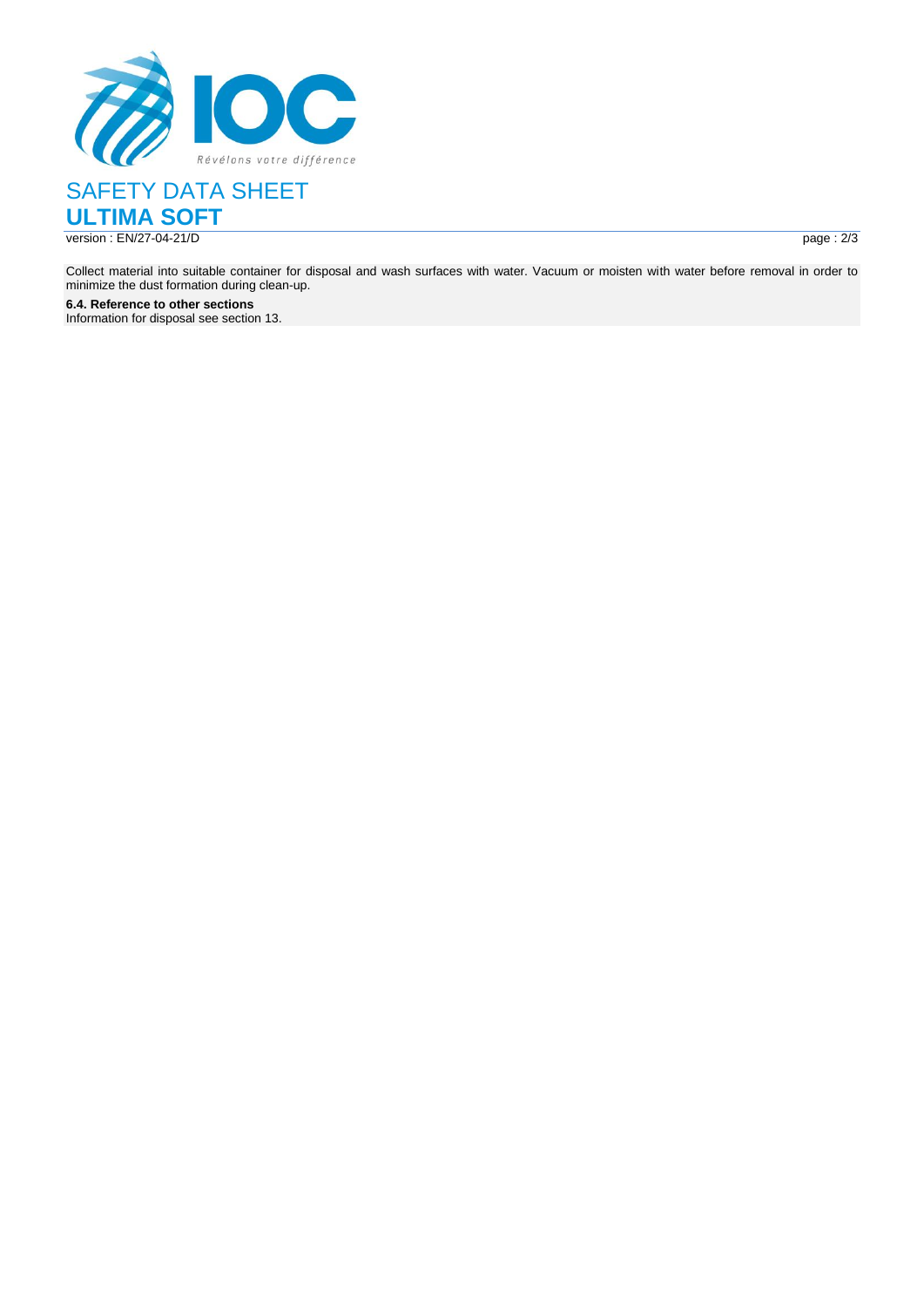

# SAFETY DATA SHEET

**ULTIMA SOFT**

version : EN/27-04-21/D page : 3/3

# **SECTION 7.** HANDLING AND STORAGE

# **7.1. Precautions for safe handling**

Advice on safe handling : Observe the Good Manufacturing and Safety Practices. Avoid high concentration of airborne dust, especially in closed areas, and avoid the use of flames

#### **7.2. Conditions for safe storage, including any incompatibilities**

Store in dry and ventilated area, since humidity and big temperature variations may cause the clump formation in the product. Keep it away from chemicals and strong odors and never store it in direct contact with the floor or the wall. Keep the packaging closed, when not in use.. **7.3. Specific end use(s)**

# Additive

### **SECTION 8.** EXPOSURE CONTROL / PERSONAL PROTECTION

**8.1. Control parameters** No data available. **8.2. Exposure controls**

#### Exposure limit-values : Not available

Respiratory Protection : Respirators are recommended if excessive dust is created in the work environment

**Hand Protection : Gloves should be worn** 

Eye Protection : Safety Glasses **Skin Protection : Regular field clothes** 

#### **SECTION 9.** PHYSICAL AND CHEMICAL PROPERTIES **9.1. Information on basic physical and chemical properties**

Appearance : Powder Odor : No data available Odor threshold : No data available pH : No data available Melting / freezing point : No data available Initial boiling point and boiling range : No data available Flash point: No data available Evaporation rate: No data available Flammability (solid, gas): No data available Upper/lower flammability or explosive limits: No data available Vapour pressure: No data available Vapour density: No data available Relative density: No data available Solubility(ies): No data available Partition coefficient: n-octanol/water: No data available Auto-ignition temperature: No data available Decomposition temperature: No data available Viscosity: No data available Explosive properties: No data available Oxidising properties: No data available

# **9.2. Other information**

#### **SECTION 10.** STABILITY AND REACTIVITY

**10.1. Reactivity** No data available **10.2. Chemical stability** Stable when stored under proper conditions. **10.3. Possibility of hazardous reactions** None **10.4. Conditions to avoid** No data available. **10.5. Incompatible materials**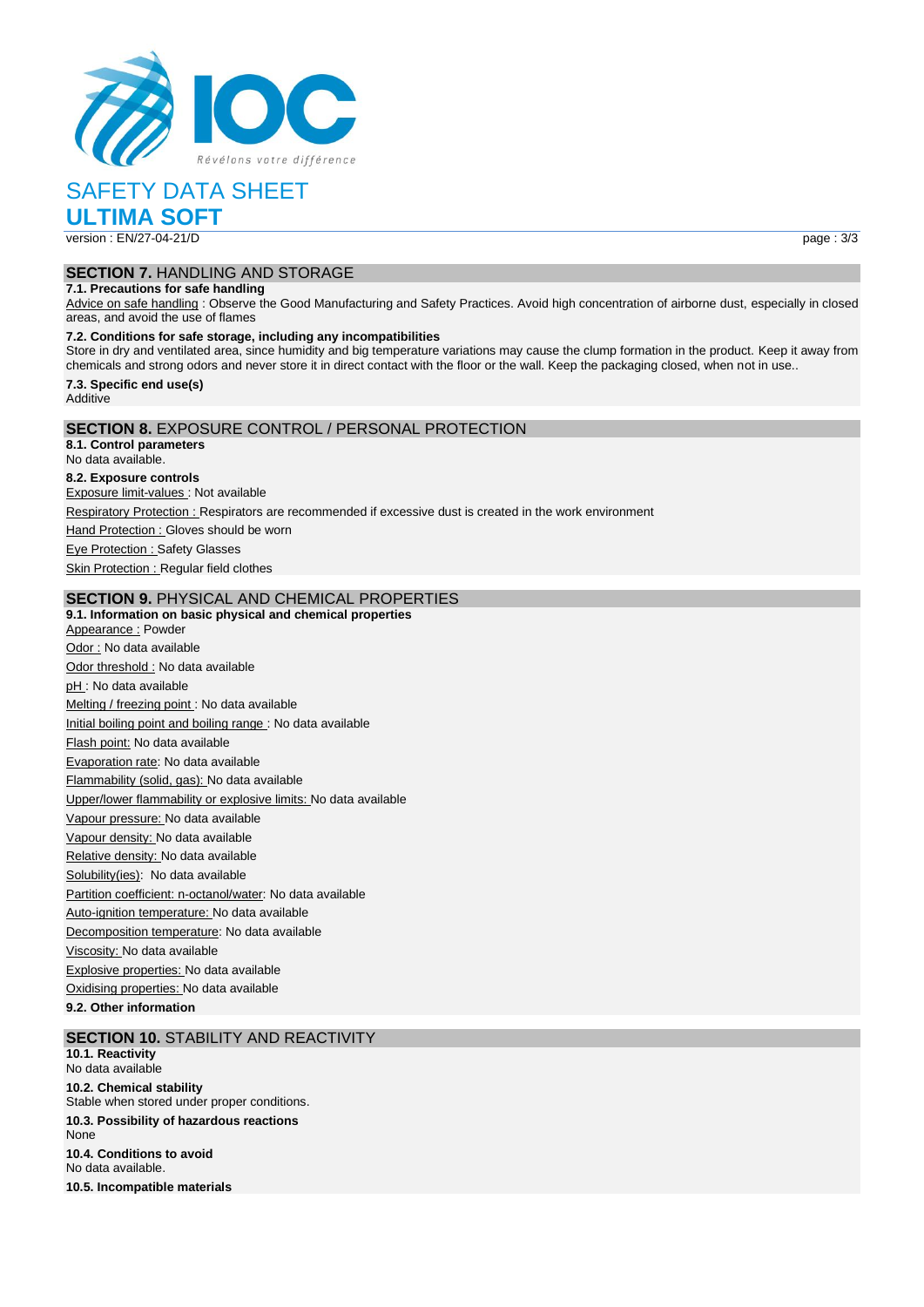

SAFETY DATA SHEET **ULTIMA SOFT** version : EN/27-04-21/ D page : the contract of the contract of the contract of the contract of the contract of the contract of the contract of the contract of the contract of the contract of the contract of the contract of the contract of the c

Not known materials **10.6. Hazardous decomposition products** Acrid smoke and fumes .

 $page: 4/3$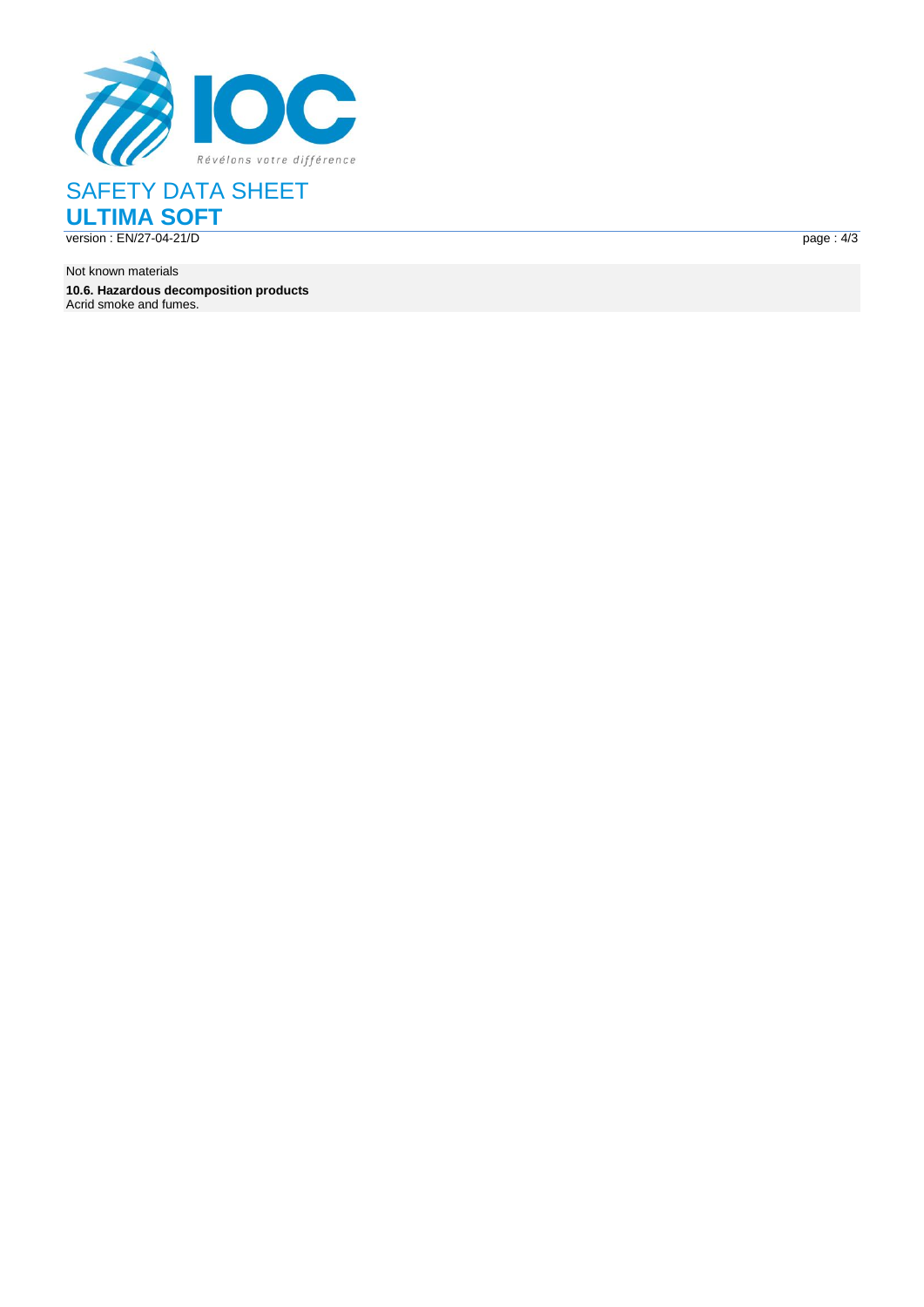

SAFETY DATA SHEET

**ULTIMA SOFT**

version : EN/27-04-21/D page : 5/3

# **SECTION 11.** TOXICOLOGICAL INFORMATION

**11.1. Information on toxicological effects** Lethal dosage 50/Lethal concentration 50 : Not available Carcinogenicity : Classified as non-carcinogen

# **SECTION 12.** ECOLOGICAL INFORMATION

**12.1. Toxicity** Classified as non-ecotoxic **12.2. Persistence and degradability** No data available **12.3. Bioaccumulative potential** Not available **12.4. Mobility in soil** Fine powder of good fluidity **12.5. Results of PBT and vPvB assessment** No data available.

**12.6. Other adverse effects** No data available

# **SECTION 13.** DISPOSAL CONSIDERATIONS

#### **13.1. Waste treatment methods**

Waste Disposal : Solid waste: licensed landfill site. Liquid waste: treatment systems in order to reduce the organic load. (Consult the regulations of the local environment control organ.).

# **SECTION 14.** TRANSPORT INFORMATION

#### **14.1. UN number**

No hazardous material as defined by the transport regulations.

**14.2. UN proper shipping name**

No hazardous material as defined by the transport regulations.

#### **14.3. Transport hazard class(es)**

No hazardous material as defined by the transport regulations.

#### **14.4. Packing group**

No hazardous material as defined by the transport regulations.

#### **14.5. Environmental hazards**

No hazardous material as defined by the transport regulations.

#### **14.6. Special precautions for user**

No hazardous material as defined by the transport regulations.

**14.7. Transport in bulk according to Annex II of MARPOL 73/78 and the IBC Code**

No hazardous material as defined by the transport regulations

#### **SECTION 15.** REGULATORY INFORMATION

**15.1. Safety, health and environmental regulations/legislation specific for the substance or mixture** EU regulatory information : 2004/42/EC (VOC): 0%

National regulatory information : Water contaminating class (D): 1 - slightly water contaminating

**15.2. Chemical safety assessment**

Chemical safety assessments for substances in this mixture were not carried out.

#### **SECTION 16.** OTHER INFORMATION

Complete review of compliance with Regulation (EU) No 453/2010 of 20 May 2010